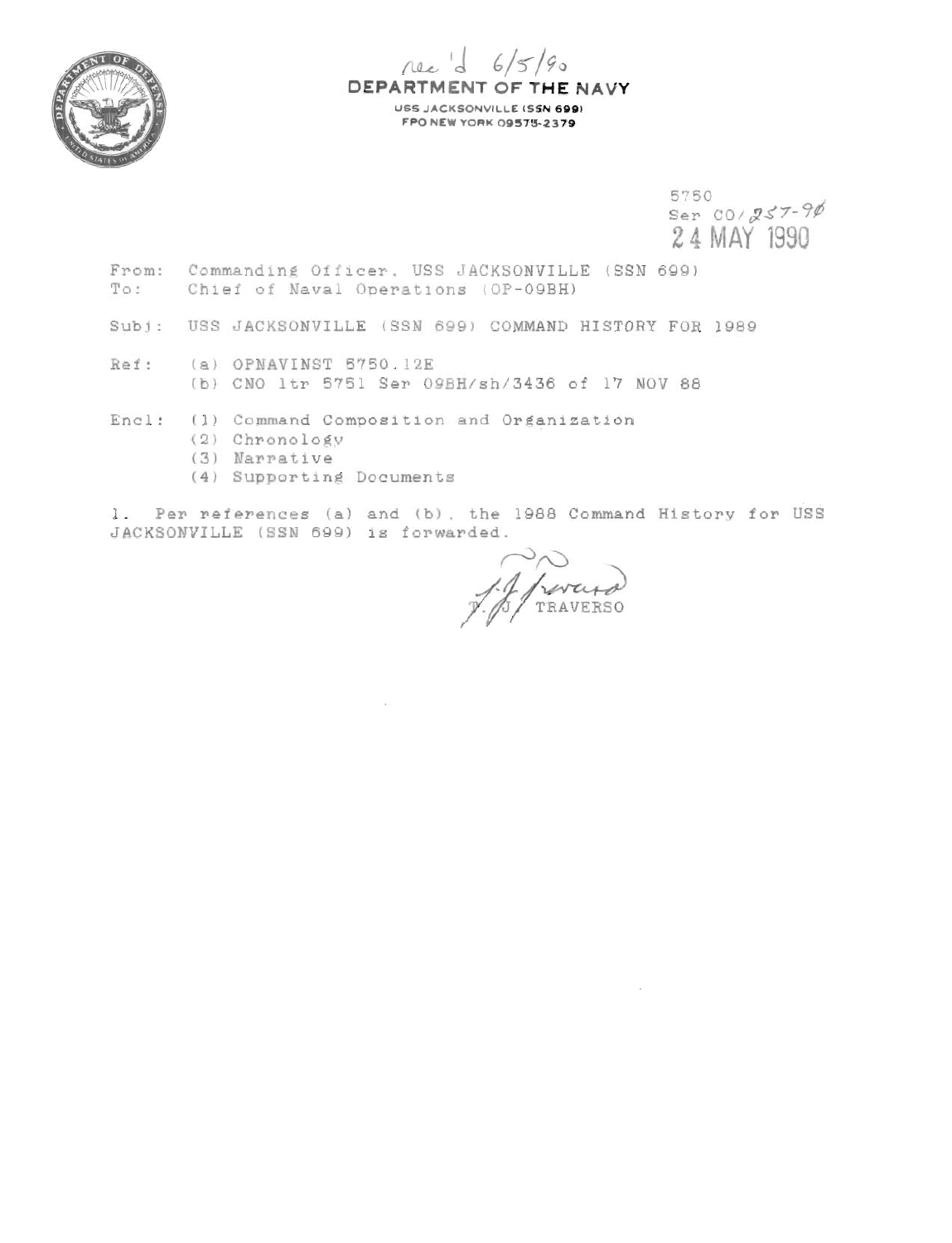**USS JACKSONVILLE COMMAND HISTORY 1989** 

**COMMAND COMPOSITION AND ORGANIZATION** 

**COMMAND: USS JACKSONVILLE** (SSN **699)** 

**MISSION: LONU RANGE SUSTAINED ANTI-SUBMARINE** / **ANTI-SURFACE WARFARE** 

IMMEDIATE SENIOR COMMAND: COMMANDER, SUBMARINE SQUADRON 8

| SUBORDINATE COMMAND: | NONE                           |
|----------------------|--------------------------------|
| CHANGE OF COMMAND:   | 10 NOV 1989                    |
| COMMANDING OFFICER:  | CDR TIMOTHY J. TRAVERSO, USN   |
|                      | 1120 / LINEAL NUMBER 006823-40 |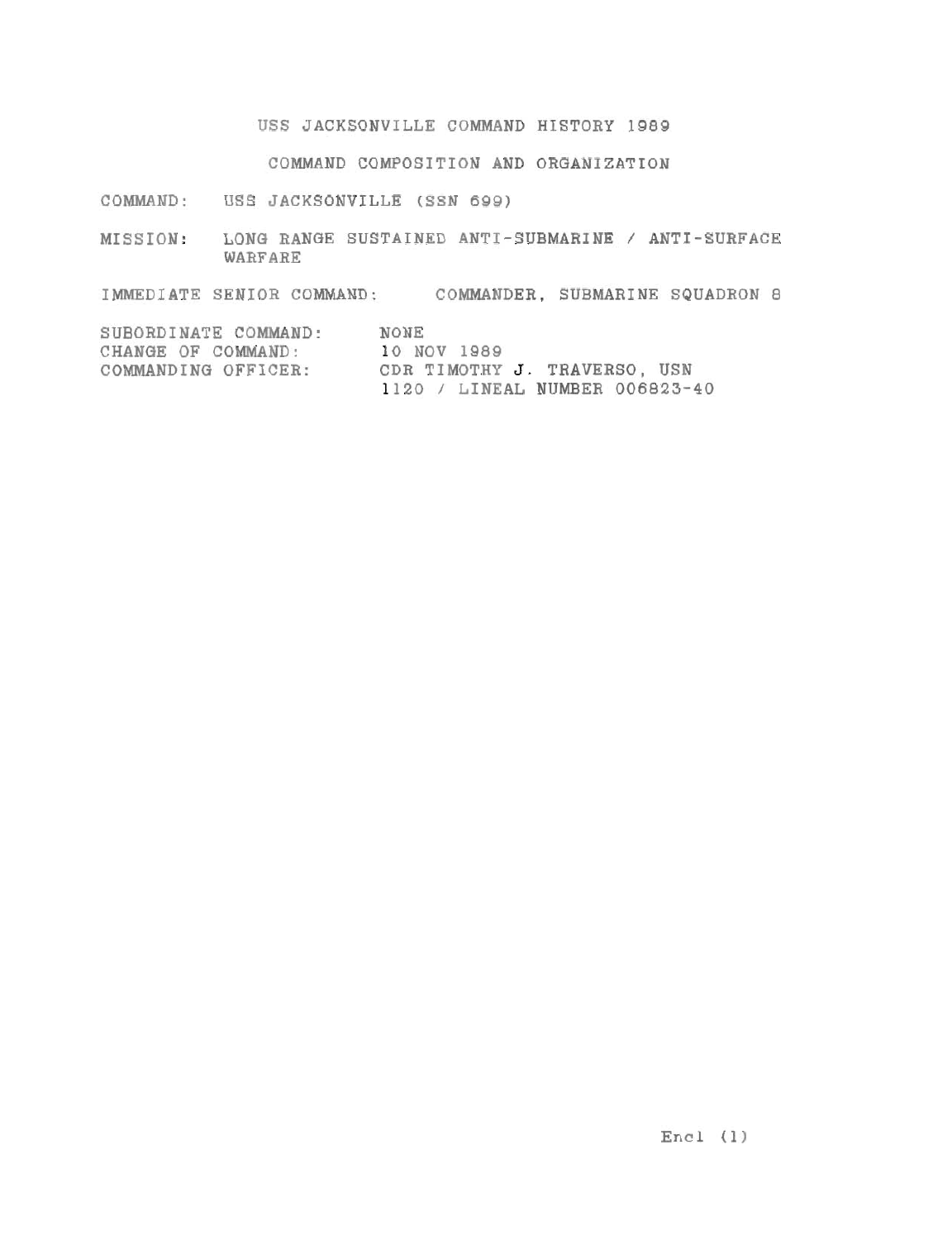## **USS JACKSONVILLE COMMAND HISTORY 1989**

## **CHRONOLOGY**

- 01 JAN 1989: USS JACKSONVILLE STARTED 1989 IN A HOLIDAY STANDDOWN PERIOD AT THE NORFOLK NAVAL SHIPYARD IN PORTSMOUTH, VA.
- 06 JAN 1989: LCDR RELIEVED LCDR AS NAVIGATOR
- 06 JUN 1989: THE NAVAL SECURITY GROUP CONDUCTED A CMS INSPECTION WHICH WAS COMPLETED WITH A GRADE OF SATISFACTORY
- 14 AUG 1989: RELIEVING SUPPLY OFFICER. REPORTED ABOARD
- 25 AUG 1989: SUBMARINE SQUADRON 8 CONDUCTED **A** RADIATION HEALTH AUDIT WHICH WAS COMPLETED WITH A GRADE OF SATISFACTORY
- 26 AUG 1989: LCDR K. R. CHEESBBROUGH, PROSPECTIVE EXECUTIVE OFFICER, REPORTED ABOARD.
- 03 SEP 1989: LT RELIEVED LT(jg) AS SUPPLY OFFICER
- 11 SEP 1989: LCDR K. R. CHEESEBROUGH RELIEVED CDR N. E. RONDORF AS EXECUTIVE OFFICER

17 SEP 1989: SUBMARINE SQUADRON 8 CONDUCTED A MEDICAL READINESS INSPECTION WHICH WAS COMPLETED WITH A GRADE OF SATISFACTORY.

- 20 SEP 1989: SUBMARINE SQUADRON 8 CONDUCTED A CMS INSPECTION WHICH WAS COMPLETED WITH A GRADE OF SATISFACTORY
- 29 SEP 1989: CDR T. J. TRAVERSO, PROSPECTIVE COMMANDING OFFICER, REPORTED ABOARD
- 10 NOV 1989: CDR T. J. TRAVERSO. USN. RELIEVED CDR **A.** J. WATSON, USN. AS COMMANDING OFFICER, AS PER SUPERS ORDERS 0059. CDR WATSON PROCEEDED TO THE U. S. NAVAL ACADEMY FOR DUTY **AS** THE DEPUTY COMMANDANT OF MIDSHIPMEN
- 25 NOV 1989: SUBMARINE SQUADRON 8 CONDUCTED **A** COMMAND ADMINISTRATIVE INSPECTION WHICH WAS COMPLETED WITH A GRADE OF SATISFACTORY

11 DEC 1989: REPORTED ABOARD

Encl **(2)**